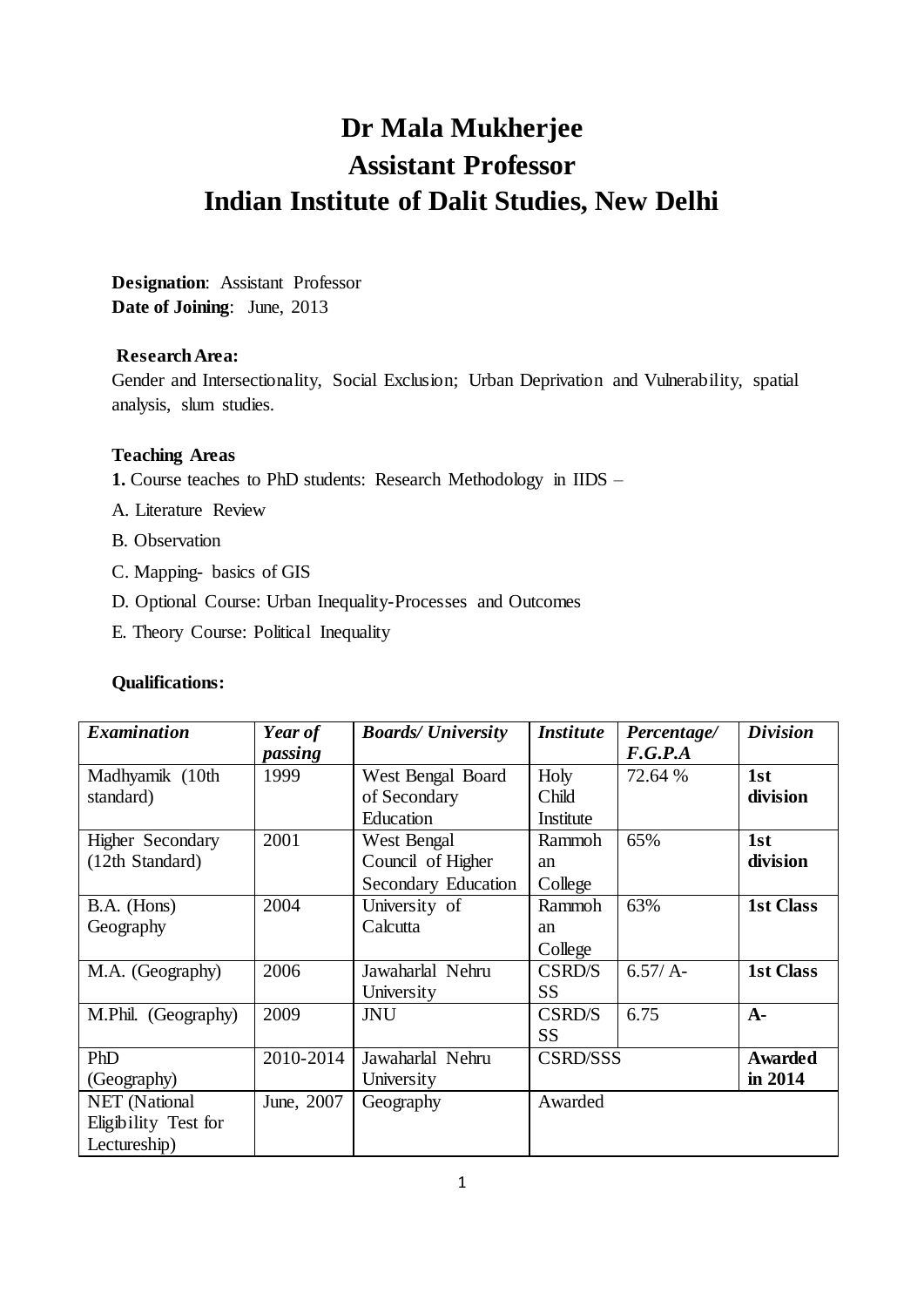## **Total Work Experience: 8 years in Research**

## **Research Project:**

- 1. *'North East Women in Delhi: Discrimination and Vulnerabilities'* sponsored by Indian Council of Social Science Research (ICSSR) for two years (2016-18); position: Project Director: Dr. Mala Mukherjee; (Total Budget-Rs.25 Lakh)
- 2. **Digital Technology and Women from Marginalised Communities in Selected Slums of Delhi: Issues of Knowledge, Availability and Access'** sponsored by National Commission for Women (NCW)- sponsored by National Commission of Women (2018-19)- Budget Rs. 5 Lakh
- 3. **Ongoing Research:** The Impact Assessment of SCSP/TSP being Implemented in Karnataka, sponsored by SCSP/TSP Cell, Social Welfare Department, Govt. of Karnataka, Bengaluru.

### **Best Publications:**

- 1. of Kolkata Metropolis: A Continuation of Colonial Legacy" ARPN Journal of Science and Technology, volume: 2, Special Issue, ICESR 2012; 365-380 pp; ISSN 2225- 7217
- 2. Mukherjee. Mala (2017): Mapping of Regional Disparity in Standard of Living: Issues and Challenges to Urban Resilience in India, Amity Journal of Economics

2(1), (35-50), ©2017 ADMAA, ISSN: 2456-155X (Online), ISSN: 2455-9733 (Print), RNI: UPENG/2017/72669

3. "Mapping of Urban Growth pockets, Hot spots of Poverty and Land Use Changes in Kolkata Metropolis: Its Impact on Urban Resource Management" Published in Indian Cartographer; Vol. 32, 2012 by Organising Committee XXXII INCA International Congress National Hydrographic Office Dehradun-248001Pages: 205, 214, 266; ISSN: 0972-8392

## **Joint Publications-**

- 4. Acharya Sanghmitra, Mukherjee Mala & Kumar Kanhaiya (2015): "Enabling Environment for Social Inclusion in Universal Access to Antenatal Care in Selected Villages of UP, MP and Karnataka"; Journal of Social Inclusion Studies, Volume:1, number-2, January-June 2015; ISSN 2394-4811
- 5. Mala Mukherjee, Chandrani Dutta (2018): 'Contested Urban Spaces in Delhi: Experiences of Discrimination of Women from Northeast India', First Published December 17, 2018<https://journals.sagepub.com/doi/10.1177/2394481118812310>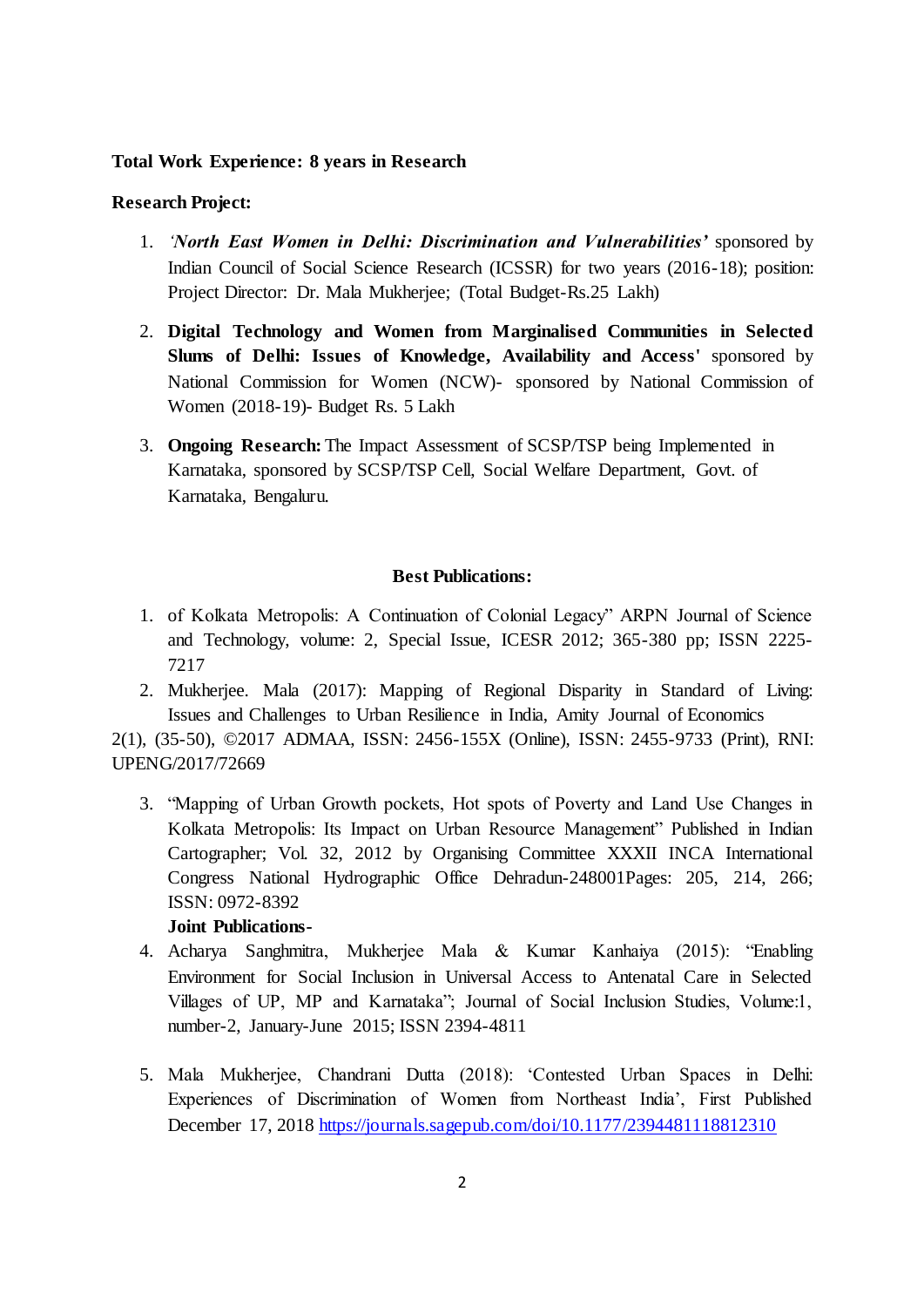6. Sanghamitra S Acharya, Mala Mukherjee and Chandrani Dutta (2020) : The Shadow Pandemic in India: 'Staying Home' and The Safety of Women During Lockdown, published in Special Issue: Gender in Crisis. COVID-19 and its Impact, Issue 76 (2020), Gender Forum, An International Journal for Gender Studies. pp-46-61, ISSN 1613-1878, published by Universitat zu Koln, (University of Cologne), Germany, edited by Sarah Youssef.

### **Chapters in Edited Book:**

- 1. Mukherjee Mala (2013): "Urban Growth and Spatial Transformation: A Comparison Between Kolkata Urban Agglomeration and Kolkata Municipal Corporation" Page-128-143 published in the book "Contemporary Urbanisation In India Issues and Challenges" edited by Prof. Anuradha Banerjee; Concept Publishing Company PVT. LTD. New Delhi-110059; ISBN 81-8069-954-4
- 2. Mukherjee. Mala (2018): "Impact of Urban Growth, Land Use Changes on Socio-Economic Vulnerability in the East Kolkata Wetland: An Assessment through Sustainable Livelihood Approach," published in POPULATION, DEVELOPMENT AND ENVIRONMENTE; edited by C.M. Lakshmana ; ISBN: 9788131609422,

Rawat Publication, Jaipur.

- 3. Mukherjee, Mala (2019): Energy Deprivation and Usage of Biomass Fuel: An Assessment of Health Vulnerability in Urban Slums- published in Contemporary Health Issues in India: Challenges and Responses Ed. Prof. Anuradha Banerjee, Rajesh Publication, New Delhi.
- 4. Mukherjee, Mala (2021): Ambedkar on Women's Empowerment and the Status of Dalit Women in Karnataka, published in B R Ambedkar: The Quest for Justice, volume-iv, (chapter 5) Ed. Akash Singh Rathore, pp 116, Oxford University Press, New Delhi
- 5. 'Correlates of Health Care among Women and Children in Odisha: Understanding Barriers in Access' chapter co-written by Sanghamitra S Acharya, and Mala Mukherjee and Golak K. Patra 'Gendered Discriminations' edited book, Women Reinventing Development: The Odisha Experience, editors Asha Hans, Amrita Patel, Bidyut Mohanty, Swarnamayee Tripathy, Akaar Publication, ISBN 9781032051710, June 28, 2021

## **International Travel and Award**

1) **"***GIS Mapping of Urban Growth, Spatial Transformation and Characteristics of Slum Wards in Kolkata: A Comparison between KMC and KUA***"** at Annual